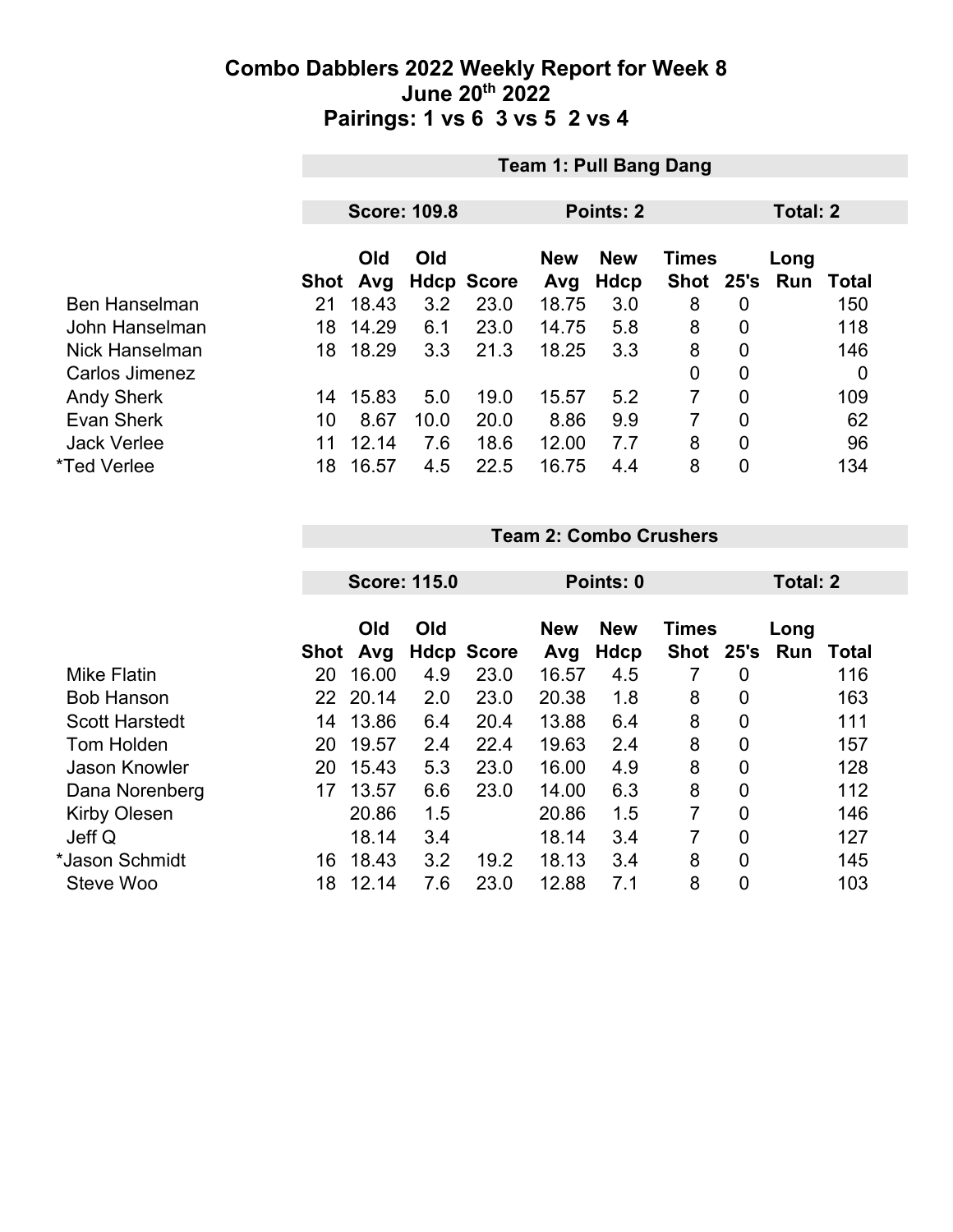|                        | <b>Team 3: Rebel Electric</b> |          |     |                   |            |            |              |                |      |              |
|------------------------|-------------------------------|----------|-----|-------------------|------------|------------|--------------|----------------|------|--------------|
|                        |                               |          |     |                   |            |            |              |                |      |              |
|                        | <b>Score: 111.8</b>           |          |     | Points: 2         |            |            |              | Total: 4       |      |              |
|                        |                               |          |     |                   |            |            |              |                |      |              |
|                        |                               | Old      | Old |                   | <b>New</b> | <b>New</b> | <b>Times</b> |                | Long |              |
|                        | Shot                          | Avg      |     | <b>Hdcp Score</b> | Avg        | Hdcp       | Shot         | 25's           | Run  | <b>Total</b> |
| Pete Janoski           | 18                            | 18.71    | 3.0 | 21.0              | 18.63      | 3.1        | 8            | $\mathbf 0$    |      | 149          |
| Dan Loney              | 17                            | 19.43    | 2.5 | 19.5              | 19.13      | 2.7        | 8            | $\overline{0}$ |      | 153          |
| <b>John Maki</b>       | 12                            | 15.29    | 5.4 | 17.4              | 14.88      | 5.7        | 8            | $\overline{0}$ |      | 119          |
| <b>Jay Scott</b>       | 20                            | 19.86    | 2.2 | 22.2              | 19.88      | 2.2        | 8            | $\overline{0}$ |      | 159          |
| John Steffens          |                               | 22 21.00 | 1.4 | 23.0              | 21.13      | 1.3        | 8            | $\mathbf 0$    |      | 169          |
| <b>Ryan Steffens</b>   | 19                            | 16.14    | 4.8 | 23.0              | 16.50      | 4.6        | 8            | $\overline{0}$ |      | 132          |
| <b>Jeff Stifter</b>    | 13                            | 12.43    | 7.4 | 20.4              | 12.50      | 7.4        | 8            | $\overline{0}$ |      | 100          |
| *Kirk Stifter          | 19                            | 17.86    | 3.6 | 22.6              | 18.00      | 3.5        | 8            | $\overline{0}$ |      | 144          |
| <b>Andy Yannerally</b> | 13                            | 15.86    | 5.0 | 18.0              | 15.50      | 5.3        | 8            | $\mathbf 0$    |      | 124          |

|                         |      |            | <b>Score: 116.0</b> |                   |                   | Points: 2          |                             | Total: 2 |             |       |
|-------------------------|------|------------|---------------------|-------------------|-------------------|--------------------|-----------------------------|----------|-------------|-------|
|                         | Shot | Old<br>Avg | Old                 | <b>Hdcp Score</b> | <b>New</b><br>Avg | <b>New</b><br>Hdcp | <b>Times</b><br><b>Shot</b> | 25's     | Long<br>Run | Total |
| <b>Carl Carl</b>        | 21   | 17.43      | 3.9                 | 23.0              | 17.88             | 3.6                | 8                           | 0        |             | 143   |
| Craig Craig             | 20   | 15.43      | 5.3                 | 23.0              | 16.00             | 4.9                | 8                           | 0        |             | 128   |
| <b>Kenny Huntington</b> | 20   | 17.43      | 3.9                 | 23.0              | 17.75             | 3.7                | 8                           | 0        |             | 142   |
| Kyle Kyle               | 16   | 13.71      | 6.5                 | 22.5              | 14.00             | 6.3                | 8                           | 0        |             | 112   |
| Tim Lanigan             | 22   | 20.00      | 2.1                 | 23.0              | 20.25             | 1.9                | 8                           | 1        |             | 162   |
| *Mike Lanigun           | 21   | 20.14      | 2.0                 | 23.0              | 20.25             | 1.9                | 8                           | 0        |             | 162   |
| <b>Matt Matt</b>        | 20   | 18.86      | 2.9                 | 22.9              | 19.00             | 2.8                | 8                           | 0        |             | 152   |
| <b>Mike Mike</b>        | 16   | 15.71      | 5.1                 | 21.1              | 15.75             | 5.1                | 8                           | 0        |             | 126   |
| <b>Tommy Neary</b>      | 24   | 15.57      | 5.2                 | 24.0              | 16.63             | 4.5                | 8                           | 0        |             | 133   |
| <b>Scott Scott</b>      | 21   | 19.00      | 2.8                 | 23.0              | 19.25             | 2.6                | 8                           | 0        |             | 154   |

**Team 4: Lani Guns**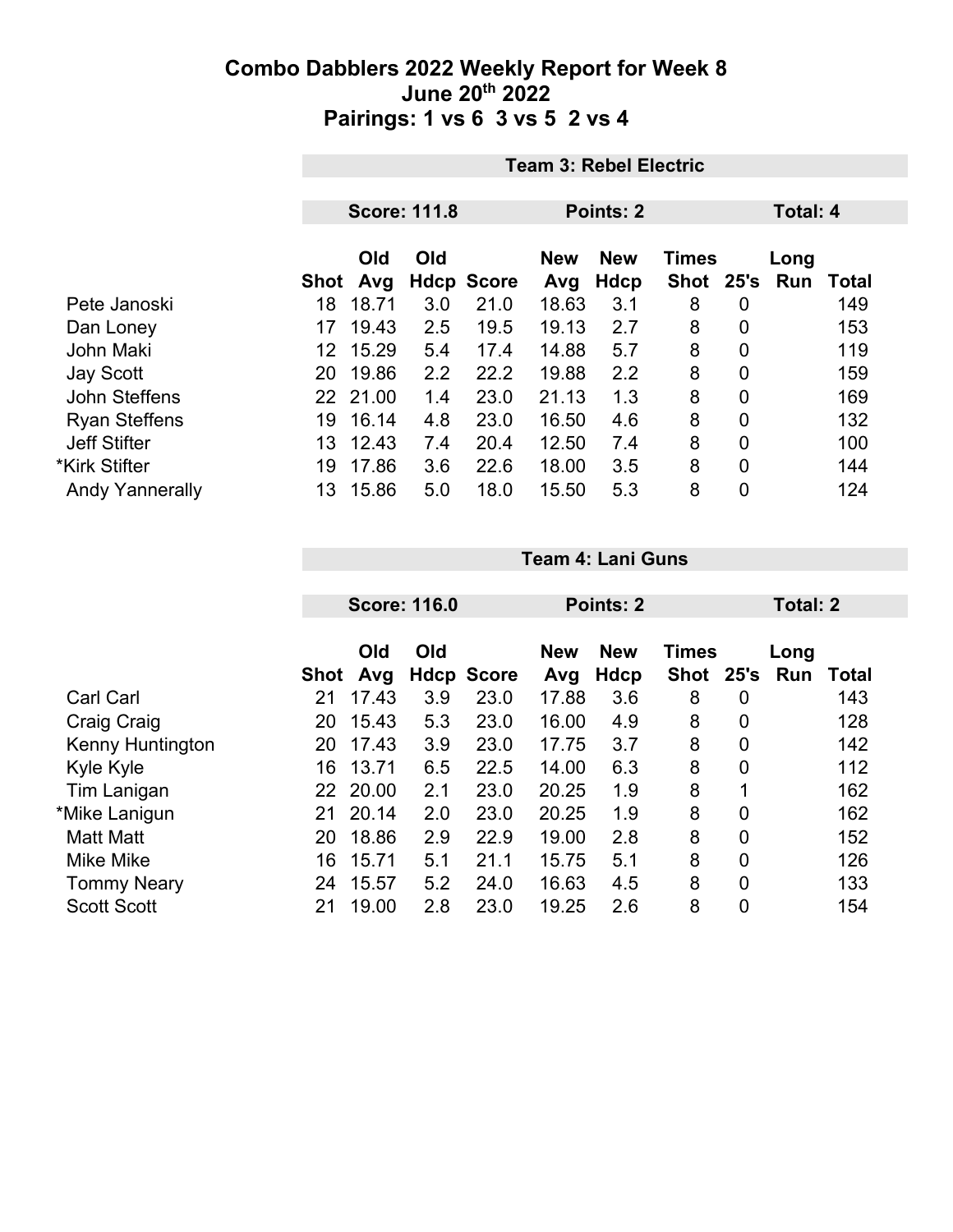|                      |      | <b>Team 5: Armed and Fabulous</b> |      |                   |                   |                    |                           |                |                 |              |
|----------------------|------|-----------------------------------|------|-------------------|-------------------|--------------------|---------------------------|----------------|-----------------|--------------|
|                      |      |                                   |      |                   |                   |                    |                           |                |                 |              |
|                      |      | <b>Score: 106.6</b>               |      |                   |                   | Points: 0          |                           |                | <b>Total: 2</b> |              |
|                      | Shot | Old<br>Avg                        | Old  | <b>Hdcp Score</b> | <b>New</b><br>Avg | <b>New</b><br>Hdcp | <b>Times</b><br>Shot 25's |                | Long<br>Run     | <b>Total</b> |
| Aj Aj                | 17   | 19.71                             | 2.3  | 19.3              | 19.38             | 2.5                | 8                         | 0              |                 | 155          |
| Dan D                |      | 15.43                             | 5.3  |                   | 15.43             | 5.3                | 7                         | $\overline{0}$ |                 | 108          |
| Ryan F               | 14   | 16.71                             | 4.4  | 18.4              | 16.38             | 4.6                | 8                         | $\mathbf 0$    |                 | 131          |
| Randy G              | 10   | 9.43                              | 9.5  | 19.5              | 9.50              | 9.5                | 8                         | $\mathbf 0$    |                 | 76           |
| *Cord H              | 15   | 16.86                             | 4.3  | 19.3              | 16.63             | 4.5                | 8                         | $\overline{0}$ |                 | 133          |
| Don H                | 20   | 18.86                             | 2.9  | 22.9              | 19.00             | 2.8                | 8                         | $\mathbf 0$    |                 | 152          |
| Dylan M              | 19   | 17.57                             | 3.8  | 22.8              | 17.75             | 3.7                | 8                         | $\mathbf 0$    |                 | 142          |
| <b>Stacy Stacy</b>   |      | 8.00                              | 10.5 |                   | 8.00              | 10.5               | 5                         | $\overline{0}$ |                 | 40           |
| James W              | 16   | 14.29                             | 6.1  | 22.1              | 14.50             | 6.0                | 8                         | $\mathbf 0$    |                 | 116          |
| <b>Cilhan Yilmaz</b> | 4    | 9.43                              | 9.5  | 13.5              | 8.75              | 10.0               | 8                         | $\mathbf 0$    |                 | 70           |

|                    |                 | <b>Score: 105.2</b> |      |                   |            | Points: 0  |              |      |      | Total: 0     |  |
|--------------------|-----------------|---------------------|------|-------------------|------------|------------|--------------|------|------|--------------|--|
|                    |                 |                     |      |                   |            |            |              |      |      |              |  |
|                    |                 | Old                 | Old  |                   | <b>New</b> | <b>New</b> | <b>Times</b> |      | Long |              |  |
|                    | Shot            | Avg                 |      | <b>Hdcp Score</b> | Avg        | Hdcp       | <b>Shot</b>  | 25's | Run  | <b>Total</b> |  |
| Craig Benson       | 18              | 16.86               | 4.3  | 22.3              | 17.00      | 4.2        | 8            | 0    |      | 136          |  |
| David David        | 10              | 11.80               | 7.8  | 17.8              | 11.50      | 8.1        | 6            | 0    |      | 69           |  |
| <b>Rod Duvniak</b> | 16              | 17.43               | 3.9  | 19.9              | 17.25      | 4.0        | 8            | 0    |      | 138          |  |
| Cory Frasl         | 15              | 15.29               | 5.4  | 20.4              | 15.25      | 5.4        | 8            | 0    |      | 122          |  |
| <b>Gary Gary</b>   | 14              | 13.86               | 6.4  | 20.4              | 13.88      | 6.4        | 8            | 0    |      | 111          |  |
| <b>Bob McLean</b>  | 13 <sup>°</sup> | 19.14               | 2.7  | 15.7              | 18.38      | 3.2        | 8            | 0    |      | 147          |  |
| Mike Mike          | 14              | 11.40               | 8.1  | 22.1              | 11.83      | 7.8        | 6            | 0    |      | 71           |  |
| Ross Phenning      | 10              | 8.71                | 10.0 | 20.0              | 8.88       | 9.9        | 8            | 0    |      | 71           |  |

**Team 6: Loaded Spuds**

| Super Shooters: | None |
|-----------------|------|
|-----------------|------|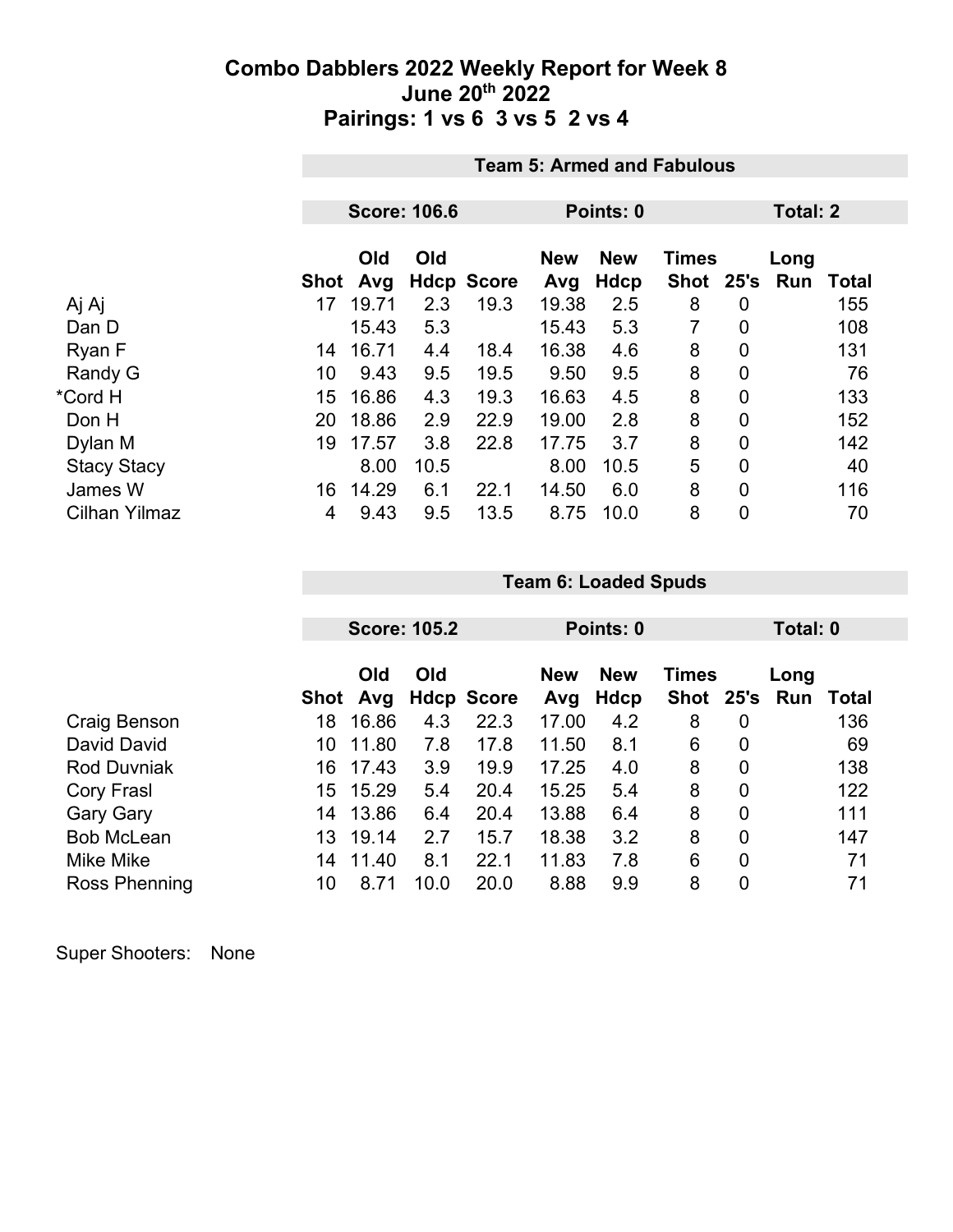# **Combo Dabblers 2022 Team Standings through week 8**

| Team 3 | <b>Rebel Electric</b>     | 4.0 |
|--------|---------------------------|-----|
| Team 5 | <b>Armed and Fabulous</b> | 2.0 |
| Team 4 | <b>Lani Guns</b>          | 2.0 |
| Team 2 | <b>Combo Crushers</b>     | 2.0 |
| Team 1 | <b>Pull Bang Dang</b>     | 2.0 |
| Team 6 | <b>Loaded Spuds</b>       | 0.0 |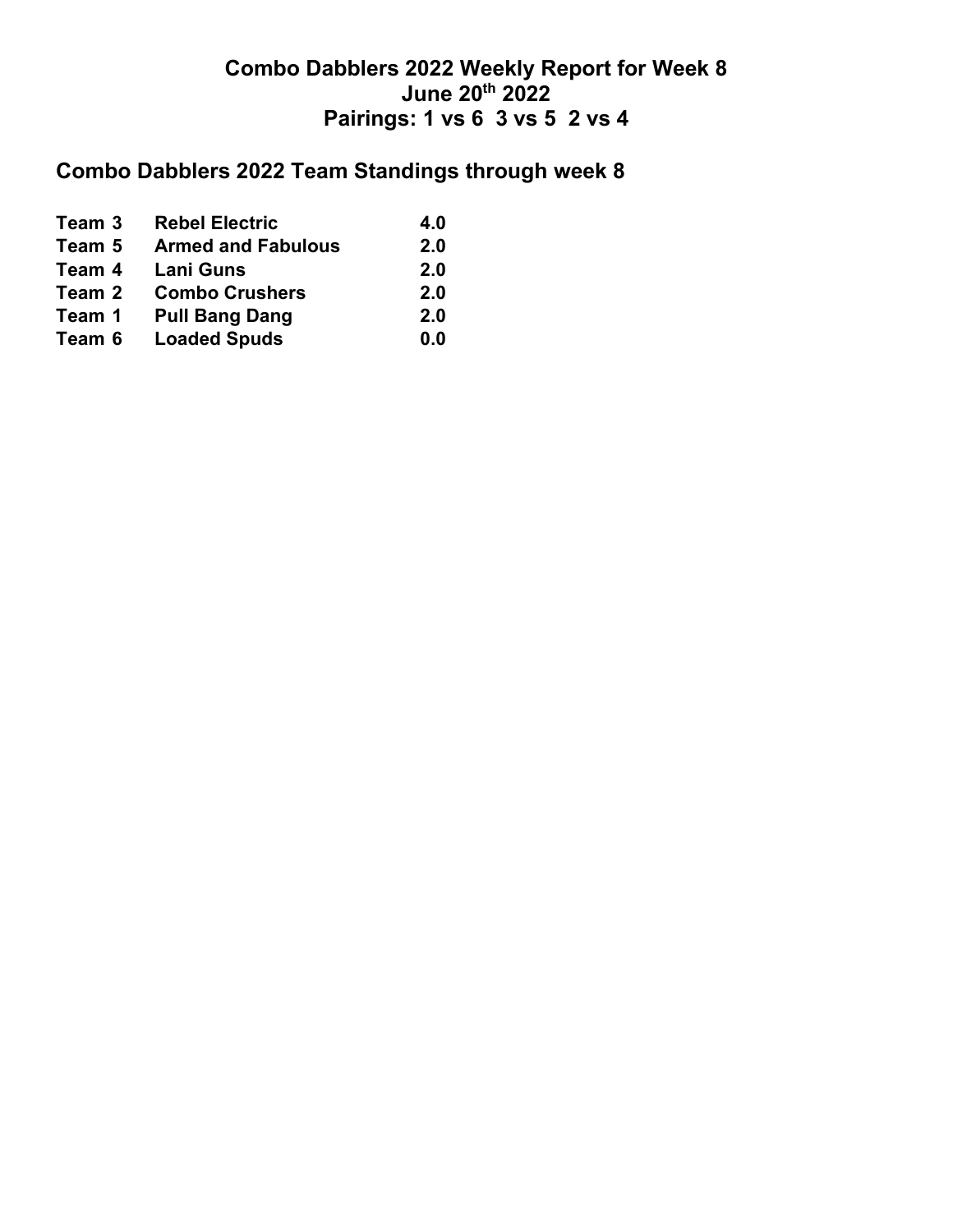## **Combo Dabblers 2022 Total Target Leaders Through Week 8**

| Shooter                | Total | Avg   |                | <b>Rounds Straights Team</b> |                           |
|------------------------|-------|-------|----------------|------------------------------|---------------------------|
| John Steffens          | 169   | 21.13 | 8              | 0                            | <b>Rebel Electric</b>     |
| <b>Bob Hanson</b>      | 163   | 20.38 | 8              | 0                            | <b>Combo Crushers</b>     |
| Mike Lanigun           | 162   | 20.25 | 8              | 0                            | Lani Guns                 |
| Tim Lanigan            | 162   | 20.25 | 8              | 1                            | Lani Guns                 |
| <b>Jay Scott</b>       | 159   | 19.88 | 8              | 0                            | <b>Rebel Electric</b>     |
| <b>Tom Holden</b>      | 157   | 19.63 | 8              | 0                            | <b>Combo Crushers</b>     |
| Aj Aj                  | 155   | 19.38 | 8              | 0                            | <b>Armed and Fabulous</b> |
| <b>Scott Scott</b>     | 154   | 19.25 | 8              | 0                            | Lani Guns                 |
| Dan Loney              | 153   | 19.13 | 8              | 0                            | <b>Rebel Electric</b>     |
| <b>Matt Matt</b>       | 152   | 19.00 | 8              | 0                            | Lani Guns                 |
| Don H                  | 152   | 19.00 | 8              | 0                            | <b>Armed and Fabulous</b> |
| <b>Ben Hanselman</b>   | 150   | 18.75 | 8              | 0                            | Pull Bang Dang            |
| Pete Janoski           | 149   | 18.63 | 8              | 0                            | <b>Rebel Electric</b>     |
| <b>Bob McLean</b>      | 147   | 18.38 | 8              | 0                            | <b>Loaded Spuds</b>       |
| Kirby Olesen           | 146   | 20.86 | $\overline{7}$ | 0                            | <b>Combo Crushers</b>     |
| <b>Nick Hanselman</b>  | 146   | 18.25 | 8              | 0                            | Pull Bang Dang            |
| <b>Jason Schmidt</b>   | 145   | 18.13 | 8              | 0                            | <b>Combo Crushers</b>     |
| <b>Kirk Stifter</b>    | 144   | 18.00 | 8              | 0                            | <b>Rebel Electric</b>     |
| <b>Carl Carl</b>       | 143   | 17.88 | 8              | 0                            | Lani Guns                 |
| Dylan M                | 142   | 17.75 | 8              | $\mathbf 0$                  | <b>Armed and Fabulous</b> |
| Kenny Huntington       | 142   | 17.75 | 8              | 0                            | Lani Guns                 |
| <b>Rod Duvniak</b>     | 138   | 17.25 | 8              | $\mathbf 0$                  | <b>Loaded Spuds</b>       |
| Craig Benson           | 136   | 17.00 | 8              | 0                            | <b>Loaded Spuds</b>       |
| <b>Ted Verlee</b>      | 134   | 16.75 | 8              | 0                            | <b>Pull Bang Dang</b>     |
| <b>Tommy Neary</b>     | 133   | 16.63 | 8              | 0                            | Lani Guns                 |
| Cord H                 | 133   | 16.63 | 8              | 0                            | <b>Armed and Fabulous</b> |
| <b>Ryan Steffens</b>   | 132   | 16.50 | 8              | 0                            | <b>Rebel Electric</b>     |
| Ryan F                 | 131   | 16.38 | 8              | $\mathbf 0$                  | <b>Armed and Fabulous</b> |
| <b>Jason Knowler</b>   | 128   | 16.00 | 8              | $\mathbf 0$                  | <b>Combo Crushers</b>     |
| Craig Craig            | 128   | 16.00 | 8              | 0                            | Lani Guns                 |
| Jeff Q                 | 127   | 18.14 | $\overline{7}$ | 0                            | <b>Combo Crushers</b>     |
| <b>Mike Mike</b>       | 126   | 15.75 | 8              | 0                            | Lani Guns                 |
| <b>Andy Yannerally</b> | 124   | 15.50 | 8              | 0                            | <b>Rebel Electric</b>     |
| Cory Frasl             | 122   | 15.25 | 8              | 0                            | <b>Loaded Spuds</b>       |
| <b>John Maki</b>       | 119   | 14.88 | 8              | 0                            | <b>Rebel Electric</b>     |
| John Hanselman         | 118   | 14.75 | 8              | 0                            | Pull Bang Dang            |
| <b>Mike Flatin</b>     | 116   | 16.57 | $\overline{7}$ | 0                            | <b>Combo Crushers</b>     |
| James W                | 116   | 14.50 | 8              | 0                            | <b>Armed and Fabulous</b> |